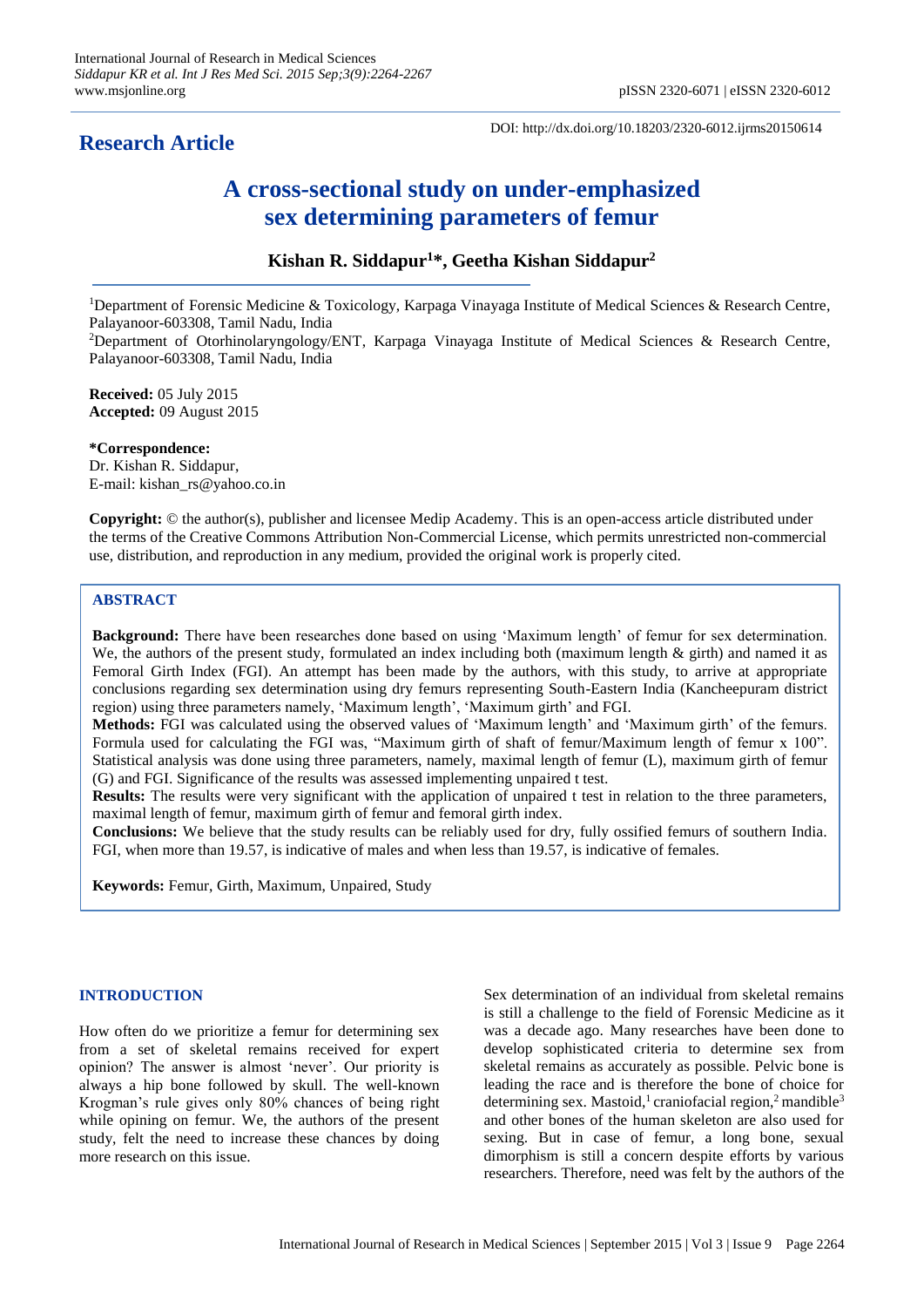present study to take these efforts a step further. Sexual dimorphism of femoral head has been studied by several researchers, namely, Javdekar,<sup>4</sup> Kate<sup>5</sup> in sample from fifteen cities of India, Singh  $&$  Singh<sup>6</sup> in Varanasi zone of India, Purkait and Chandra<sup>7</sup> in Bhopal, India.

There is no doubt that the stature of a person is proportional to his/her femoral length. A logical reason for considering 'Maximum length' of femur for sex differentiation by various authors could be the obvious difference in stature between a reference male and a female. But, some females are as tall as males. Therefore, authors of the present study felt that using 'Maximum length' of femur alone for sex differentiation was not enough; we thus introduced maximum femoral girth factor. Logical reason was that femurs belonging to tall females could be as long as that of males, but may not necessarily be as stout as male femurs. There have been researches done based on using 'Maximum length' of femur for sex determination, namely, Hema et al.,<sup>8</sup> Pandya et al.<sup>9</sup> and Rajeshwari et al.<sup>10</sup> We formulated an index including both (maximum length & girth) and named it as Femoral Girth Index (FGI). An attempt has been made by the authors, with this study, to arrive at appropriate conclusions regarding sex determination using dry femurs representing South-Eastern India (Kancheepuram district region) using three parameters namely, 'Maximum length', 'Maximum girth' and FGI.

#### **METHODS**

Material for this cross-sectional study consisted of 33 dry human femurs of known gender (left sided were 15 and right were 18, femurs belonging to males were 17, and those belonging to females were 16). Gender was preliminarily assessed by examining important parameters like maximum diameter of Femoral Head (FH), Femoral Neck-Shaft angle (FNS), prominence of linea aspera, Femoral Bi-condylar Width (FBW). All the bones were fully ossified (adult) bones and free from any pathological or congenital defect (Figure 1). The study was conducted on bones from teaching collection of the Anatomy department at Karpaga Vinayaga Institute of Medical Sciences and Research Centre, Kancheepuram, Tamil Nadu. Fully ossified, dry and intact femurs of known gender were included. Deformed, malformed bones with congenital anomalies and sexual dimorphism were excluded from the study. With 34 bones available, 1 was excluded by implementing exclusion criteria. Keeping confidence level at 95% and confidence interval at 3, sample size was determined as 33 femurs.

Hepburn's osteometric board, scale and thread were used for measurements wherever necessary. Maximum length (L), the maximum distance from the most superior point on the femoral head to the most inferior point on the bicondylar plane, was measured with the help of osteometric board, and the measurements were recorded in centimeters (Figure 2). Maximum girth (G) of shaft of femur was measured using thread (Figure 3), and later, the cut thread was measured with a measuring scale in centimeters. Maximum girth was assessed at that point where linea aspera was most prominent. FGI was calculated using the observed values of 'Maximum length' and 'Maximum girth' of the femurs. Formula used for calculating the FGI was, "Maximum girth of shaft of femur/Maximum length of femur x 100".



**Figure 1: Sample size (33 femurs)**.



**Figure 2: Maximum length (L) measurement with osteometric board.**



#### **Figure 3: Maximum girth (G) measurement of femur shaft.**

Statistical analysis was done using three parameters, namely, maximal length of femur (L), maximum girth of femur (G) and FGI. The study samples were divided into two groups, femurs with male features and femurs with female features. All the three parameters were tabulated under these groups and statistically analyzed for P value with unpaired t test. Also, correlation study was done on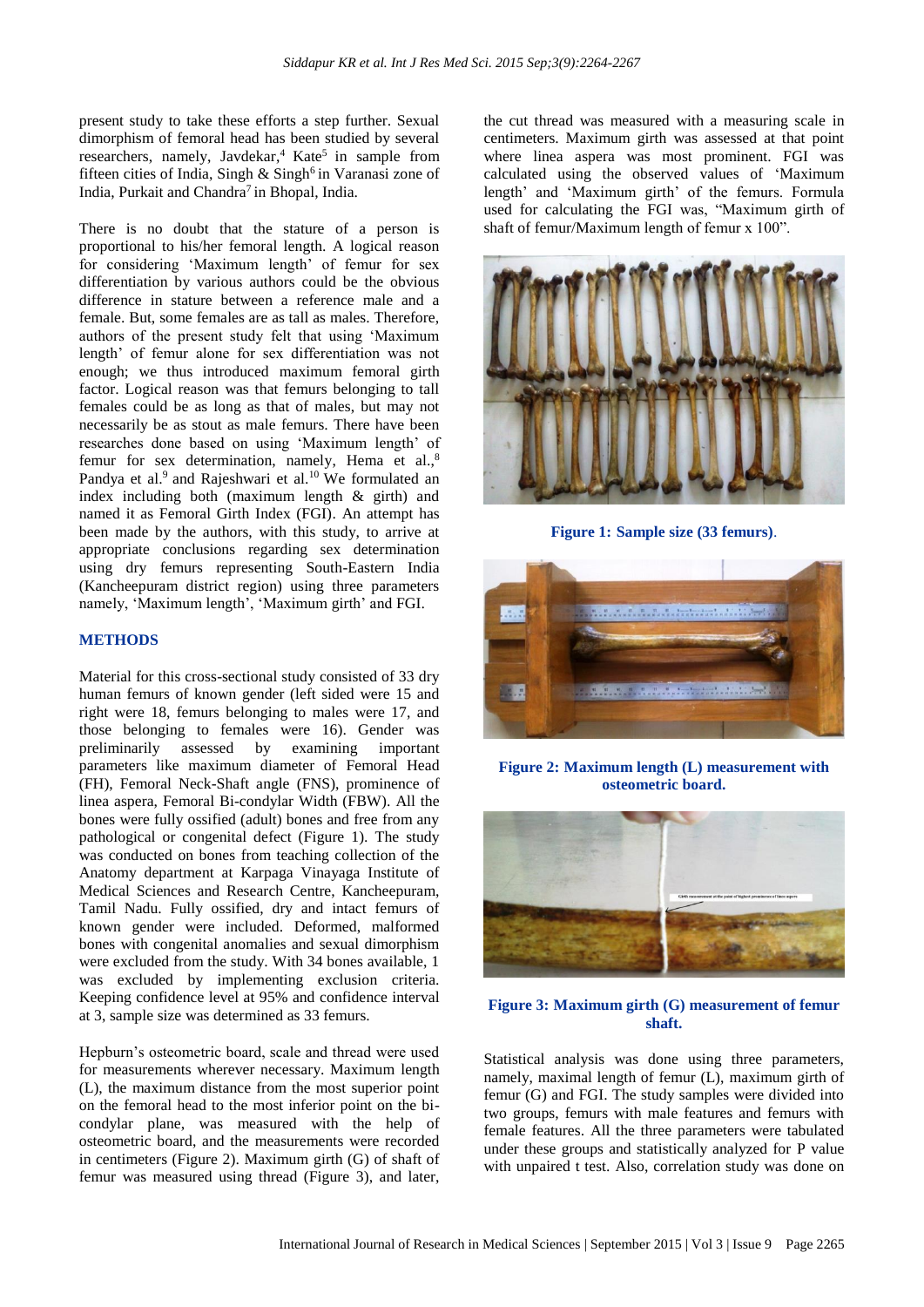maximum length and girth of all the femurs using scatter graph of linear regression type (Figure 4).

#### **RESULTS**

Unpaired t test results with Length (L) as parameter; the two-tailed P value equaled 0.0050. By conventional criteria, this difference is considered to be statistically very significant (Table 1). The mean of males group minus females group equaled 2.000. 95% confidence interval of this difference was 0.649 to 3.351. The twotailed P value was less than 0.0001 with Girth (G) as

parameter. By conventional criteria, this difference is considered to be statistically extremely significant (Table 2). The mean of males group minus females group equaled 0.500. 95% confidence interval of this difference was 0.273 to 0.727. The two-tailed P value was less than 0.0001 with FGI too; which meant statistically extremely significant (Table 3). The mean of males group minus females group equaled 0.2500. 95% confidence interval of this difference was 0.1486 to 0.3514. Low positive correlation (Figure 4) was seen with scatter chart (correlation graph of linear regression type) between length (x axis) and girth (y axis) of the 33 femurs.

#### **Table 1: Unpaired t test results of femur with length as parameter.**

| Length $(L)$    | <b>Mean</b><br>$(cm)$ | <b>Standard</b><br><b>Deviation</b><br>(SD) | <b>Standard Error</b><br>of Mean (SEM) | m  | <b>Results</b> $(R)$                    | <b>Statistical</b><br><b>Significance</b><br>(SS) |
|-----------------|-----------------------|---------------------------------------------|----------------------------------------|----|-----------------------------------------|---------------------------------------------------|
| Male features   | 42.5                  | 2.5                                         | 0.606                                  |    | P value= $0.005$<br>$>41.4$ cm=Male     |                                                   |
| Female features | 40.5                  | 09                                          | 0.225                                  | 16 | $<40$ cm=Female<br>40-41.4 cm=Dimorphic | Very significant                                  |

#### **Table 2: Unpaired t test results of femur with girth as parameter.**

| Girth(G)        | <b>Mean</b><br>(cm) | <b>Standard</b><br><b>Deviation</b><br>(SD) | <b>Standard Error</b><br>of Mean (SEM) | n  | <b>Results</b> $(R)$                 | <b>Statistical</b><br><b>Significance</b><br>(SS) |
|-----------------|---------------------|---------------------------------------------|----------------------------------------|----|--------------------------------------|---------------------------------------------------|
| Male features   | 8.4                 | (0.4)                                       | 0.097                                  |    | P value $< 0.0001$<br>$>8.1$ cm=Male | Extremely                                         |
| Female features | 79                  | 0.2                                         | 0.05                                   | 16 | $<8$ cm=Female<br>8-8.1 cm=Dimorphic | significant                                       |

#### **Table 3: Unpaired t test results of femur with femoral girth index (FGI) as parameter.**

| <b>FGI</b><br>(G/L x 100) | <b>Mean</b><br>$(cm)$ | <b>Standard</b><br><b>Deviation</b><br>(SD) | <b>Standard Error</b><br>of Mean (SEM) |    | <b>Results</b> $(R)$                                     | <b>Statistical</b><br><b>Significance</b><br>(SS) |
|---------------------------|-----------------------|---------------------------------------------|----------------------------------------|----|----------------------------------------------------------|---------------------------------------------------|
| Male features             | 19.76                 | 0.19                                        | 0.0461                                 |    | P value $< 0.0001$<br>$>19.57$ =Male<br>$<$ 19.57=Female | Extremely<br>significant                          |
| Female features           | 19.51                 | 0.06                                        | 0.015                                  | 16 |                                                          |                                                   |





#### **DISCUSSION**

Pandya et al.<sup>9</sup> from Jamnagar and Rajeshwari et al.<sup>10</sup> from Maharashtra reported a little higher numbers on mean and standard deviation of maximum femoral length of femurs belonging to both males and females. This could be due to comparatively tall stature of the reference population in northern and central India, where these studies were done. Hema et al.<sup>8</sup> from Mangalore reported comparatively similar results as ours. Mangalore is coastal city of southern India, but a little north of Kancheepuram where our study was done.

Linea aspera is a rough ridge on the posterior surface of femur formed due to vigorous activity of the muscles